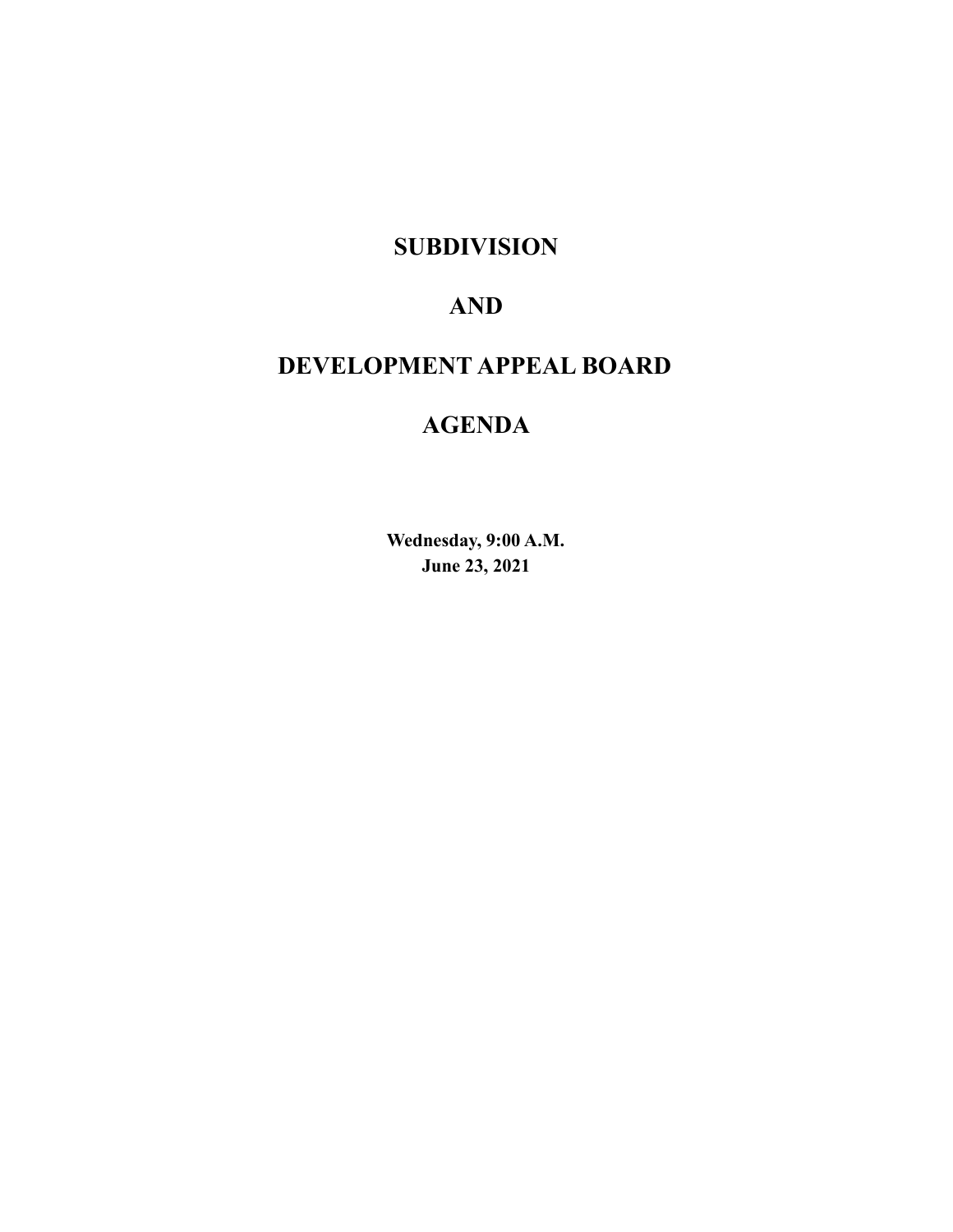|          | <b>TO BE RAISED</b><br>9:00 A.M. | SDAB-D-21-056 |                                                                                                                                                                                                           |
|----------|----------------------------------|---------------|-----------------------------------------------------------------------------------------------------------------------------------------------------------------------------------------------------------|
|          |                                  |               | Construct exterior alterations (Driveway<br>extension, irregular shape $(3.6m \times 8.0m)$                                                                                                               |
|          |                                  |               | 3650 - Westcliff Way SW<br>Project No.: 379875196-002                                                                                                                                                     |
| $\rm II$ | 10:30 A.M.                       | SDAB-D-21-096 |                                                                                                                                                                                                           |
|          |                                  |               | Construct a Single Detached House with front<br>attached Garage, Unenclosed Front Porch, rear<br>uncovered deck (3.66m x 3.05m) and Basement<br>development (NOT to be used as an additional<br>Dwelling) |
|          |                                  |               | 2104 - 160 Street SW<br>Project No.: 387823106-002                                                                                                                                                        |
|          | <b>NOTE:</b>                     |               | Unless otherwise stated, all references to "Section numbers" in this Agenda<br>refer to the authority under the Edmonton Zoning Bylaw 12800.                                                              |

## **SUBDIVISION AND DEVELOPMENT APPEAL BOARD**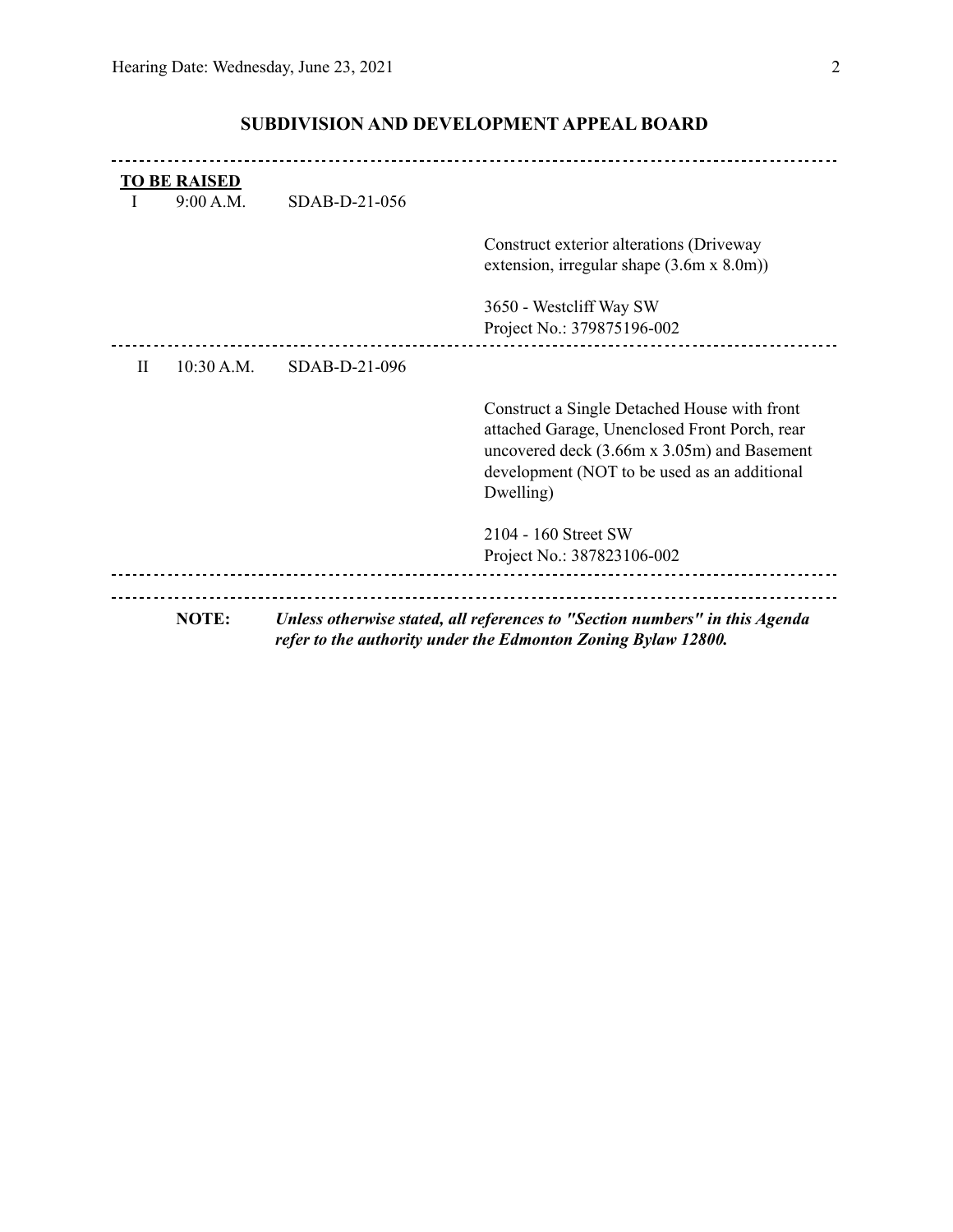## **TO BE RAISED**

| <b>APPELLANT:</b>                                    |                                                                                             |
|------------------------------------------------------|---------------------------------------------------------------------------------------------|
| <b>APPLICATION NO.:</b>                              | 379875196-002                                                                               |
| <b>APPLICATION TO:</b>                               | Construct exterior alterations (Driveway extension,<br>irregular shape $(3.6m \times 8.0m)$ |
| DECISION OF THE<br>DEVELOPMENT AUTHORITY:            | Refused                                                                                     |
| <b>DECISION DATE:</b>                                | March 3, 2021                                                                               |
| <b>DATE OF APPEAL:</b>                               | March 16, 2021                                                                              |
| <b>MUNICIPAL DESCRIPTION</b><br>OF SUBJECT PROPERTY: | 3650 - Westcliff Way SW                                                                     |
| <b>LEGAL DESCRIPTION:</b>                            | Plan 1224748 Blk 2 Lot 165                                                                  |
| ZONE:                                                | (RSL) Residential Small Lot Zone                                                            |
| <b>OVERLAY:</b>                                      | N/A                                                                                         |
| STATUTORY PLAN(S):                                   | Windermere Area Structure Plan<br>Windermere Neighbourhood Structure Plan                   |
|                                                      |                                                                                             |

AN APPEAL FROM THE DECISION OF THE DEVELOPMENT OFFICER

## *Grounds for Appeal*

The Appellant provided the following reasons for appealing the decision of the Development Authority:

> The development permit for the extension of the driveway was declined as per the response from the city for being compliant with section 54.3.3c .

> Section 54 states: The Front Yard of any ground level Dwelling that is not part of a Multi-Unit Project Development, or in the case of a corner Site,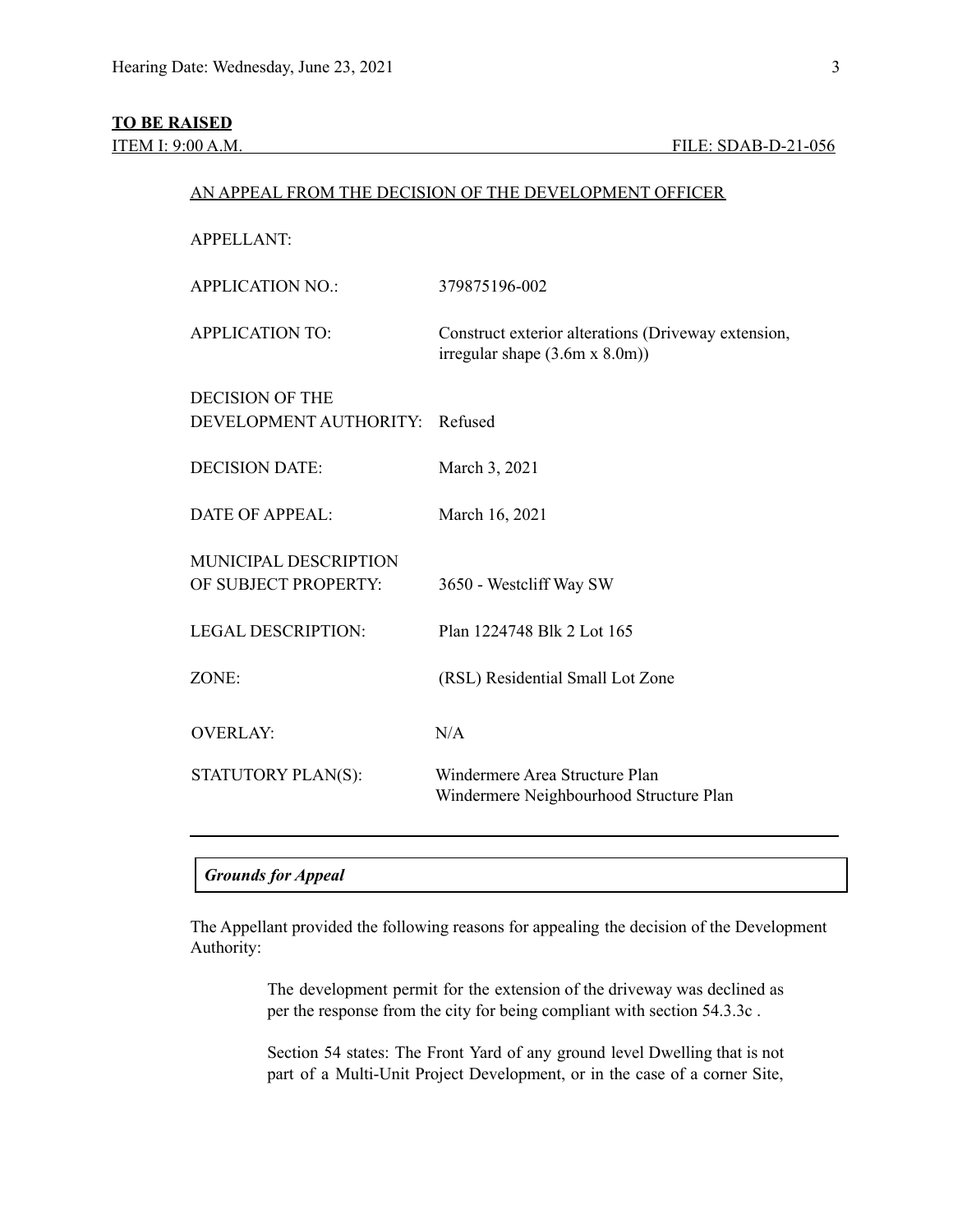either the Front Yard or the flanking Side Yard, may include a maximum of one Driveway.

The subject property is an inside cul-de-sac and therefore similar to a corner site. Because of the irregular shape of the lot, the driveway would have to accommodate the shape for a few reasons such as the approach to the garage and the sidewalk to the entry of the home. Also, because the narrow shape of the front (as it widens to the back) it limits the number of vehicles and the way the vehicles must park when guest is attending the homeowners home. So not block off the street or create any obstruction on the main road they will be forced to use the driveway.

If the garage was an L-shaped garage this section of the bylaw would not be applicable as the driveway would far exceed the multiple of 3.7m.

Beautiful landscaping of trees, shrubs and rocks will be on both sides of the driveway/sidewalk with beautiful lanterns on either side creating a beautiful site for the neighbors and area for this estate home.

## *General Matters*

## **Appeal Information:**

**The Subdivision and Development Appeal Board (the "Board") made and passed the following motion on April 14, 2021:**

**"That the appeal hearing be rescheduled to June 23 or June 24, 2021 at the request of the Appellant."**

The *Municipal Government Act*, RSA 2000, c M-26 states the following:

#### **Grounds for Appeal**

**685(1)** If a development authority

- (a) fails or refuses to issue a development permit to a person,
- (b) issues a development permit subject to conditions, or
- (c) issues an order under section 645,

the person applying for the permit or affected by the order under section 645 may appeal to the subdivision and development appeal board.

**(2)** In addition to an applicant under subsection (1), any person affected by an order, decision or development permit made or issued by a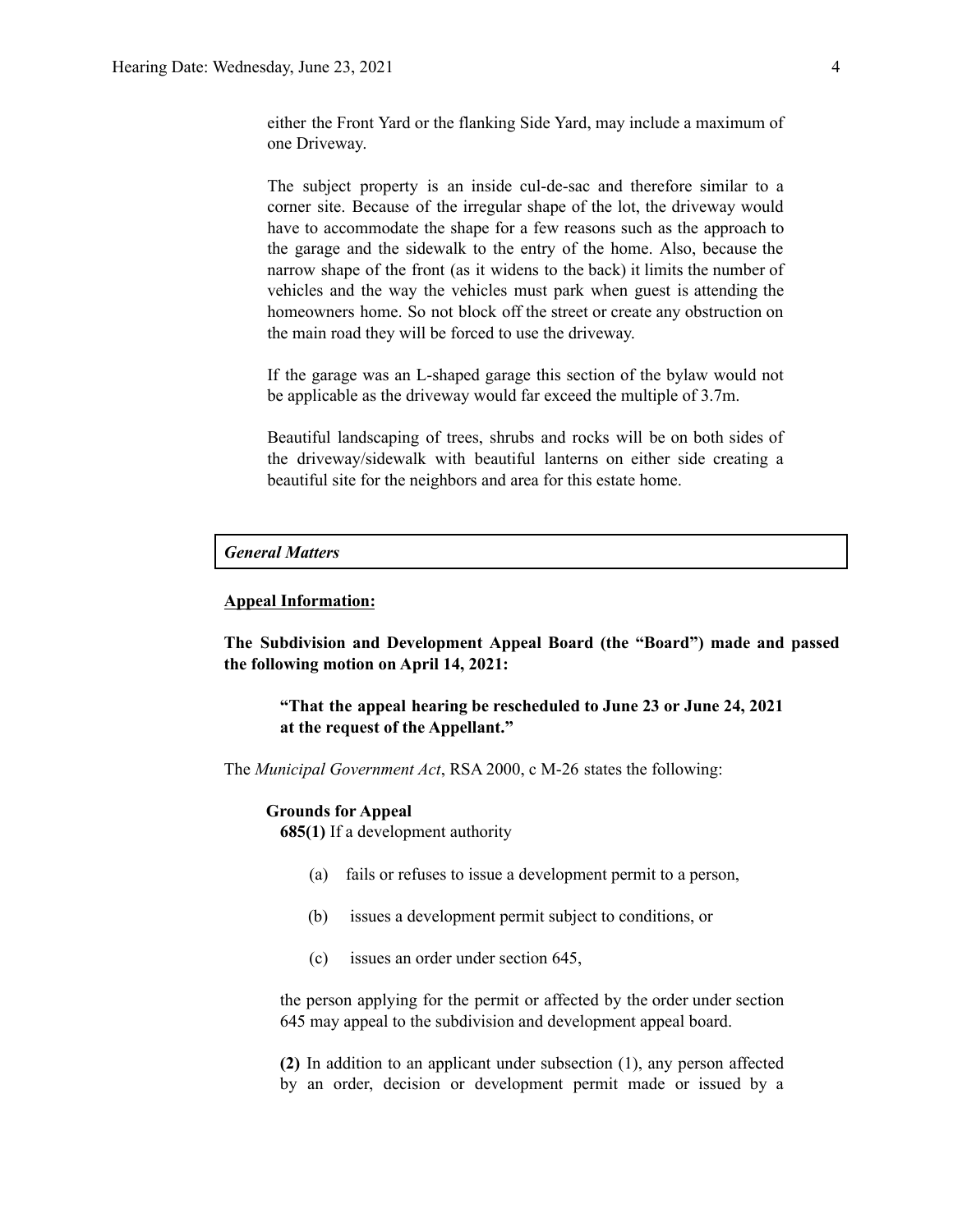### **Appeals**

**686(1)** A development appeal to a subdivision and development appeal board is commenced by filing a notice of the appeal, containing reasons, with the board,

- (a) in the case of an appeal made by a person referred to in section 685(1)
	- (i) with respect to an application for a development permit,
		- (A) within 21 days after the date on which the written decision is given under section 642, or
		- (B) if no decision is made with respect to the application within the 40-day period, or within any extension of that period under section 684, within 21 days after the date the period or extension expires,

or

- (ii) with respect to an order under section 645, within 21 days after the date on which the order is made, or
- (b) in the case of an appeal made by a person referred to in section 685(2), within 21 days after the date on which the notice of the issuance of the permit was given in accordance with the land use bylaw.

### **Hearing and Decision**

**687(3)** In determining an appeal, the subdivision and development appeal board

…

- (a.1) must comply with the land use policies;
- (a.2) subject to section 638, must comply with any applicable statutory plans;
- (a.3) subject to clause (d), must comply with any land use bylaw in effect;
- (a.4) must comply with the applicable requirements of the regulations under the *Gaming, Liquor and Cannabis Act* respecting the location of premises described in a cannabis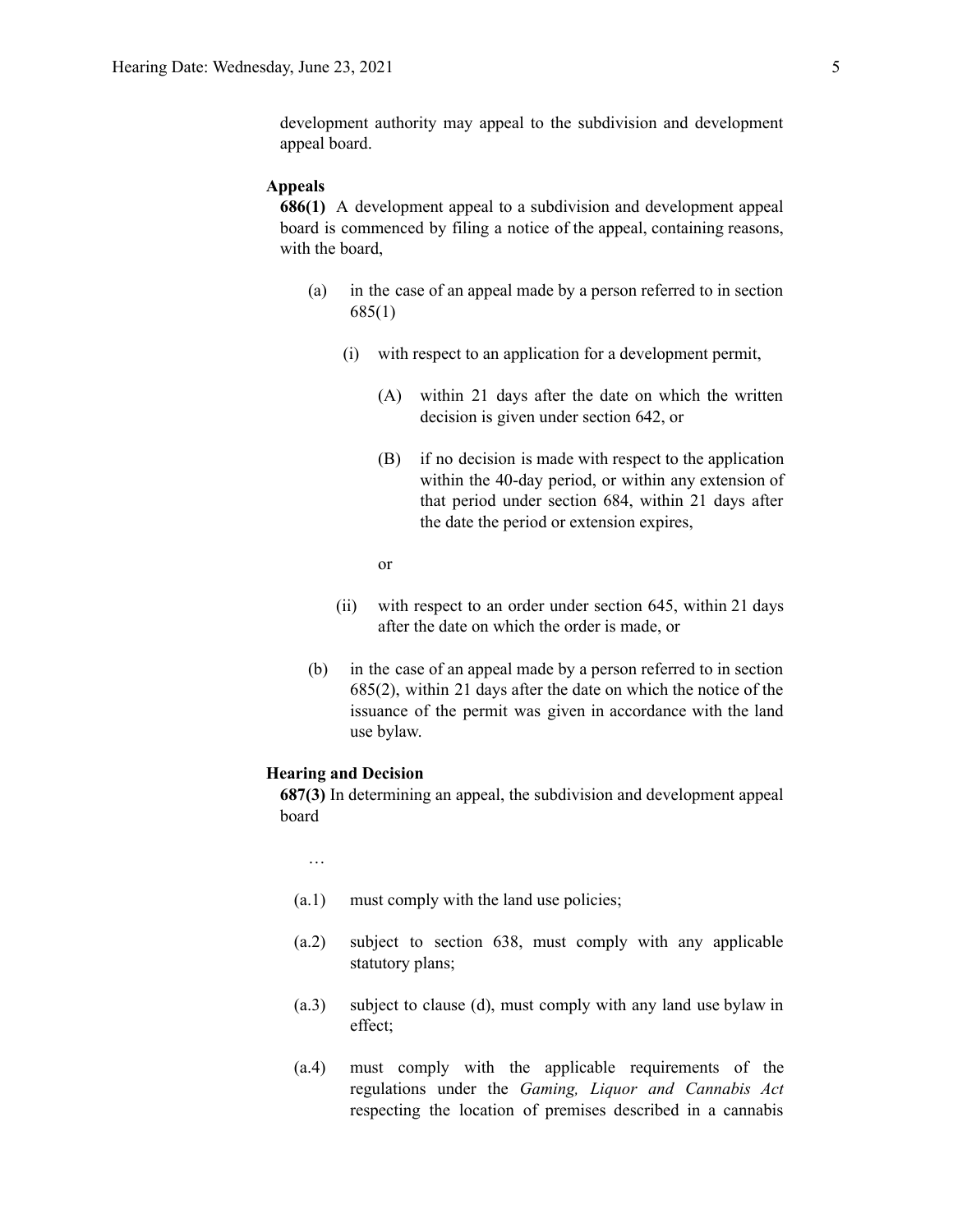licence and distances between those premises and other premises;

- …
- (c) may confirm, revoke or vary the order, decision or development permit or any condition attached to any of them or make or substitute an order, decision or permit of its own;
- (d) may make an order or decision or issue or confirm the issue of a development permit even though the proposed development does not comply with the land use bylaw if, in its opinion,
	- (i) the proposed development would not
		- (A) unduly interfere with the amenities of the neighbourhood, or
		- (B) materially interfere with or affect the use, enjoyment or value of neighbouring parcels of land,

and

(ii) the proposed development conforms with the use prescribed for that land or building in the land use bylaw.

## **General Provisions from the** *Edmonton Zoning Bylaw:*

Under section 115.2(5), **Single Detached Housing** is a **Permitted Use** in the **(RSL) Residential Small Lot Zone**

Under section 6.1, **Accessory** means "when used to describe a Use or building, a Use or building naturally or normally incidental, subordinate, and devoted to the principal Use or building, and located on the same lot or Site."

Under section 6.1, **Driveway** means "an area that provides access for vehicles from a public or private roadway to a Garage or Parking Area and does not include a Walkway."

Under section 6.1, **Front Setback** means:

the distance that a development or a specified portion of it, must be set back from a Front Lot Line. A Front Setback is not a Front Yard, Amenity Space or Separation Space.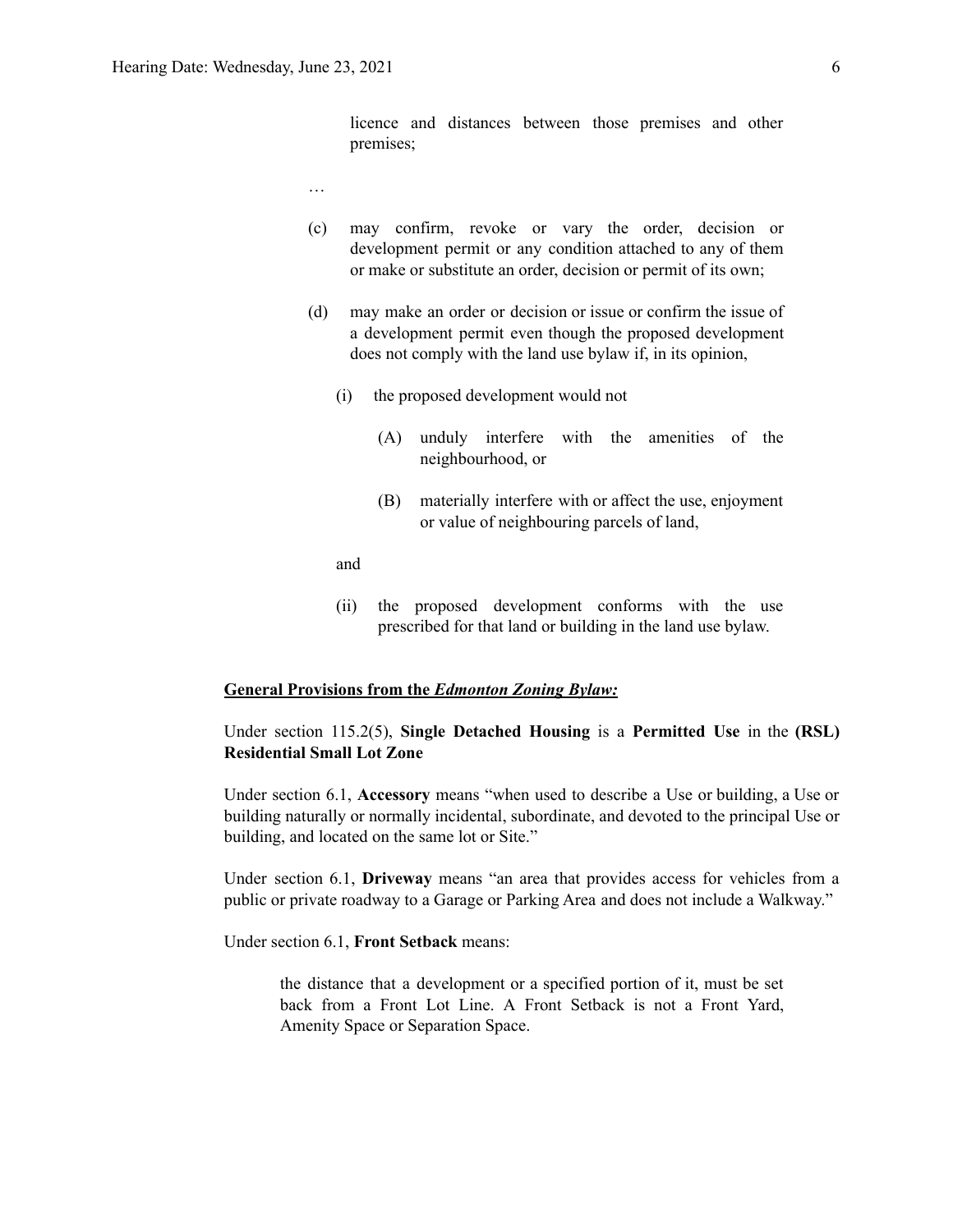

Under section 6.1, **Parking Area** means "an area that is used for the parking of vehicles. A Parking Area is comprised of one or more parking spaces, and includes a parking pad, but does not include a Driveway."

Under section 6.1, **Walkway** means "a path for pedestrian circulation that cannot be used for vehicular parking."

Section 115.1 states that the **General Purpose** of the **(RSL) Residential Small Lot Zone** is "to provide for smaller lot Single Detached Housing with attached Garages in a suburban setting that provides the opportunity for the more efficient utilization of undeveloped suburban areas and includes the opportunity for Secondary Suites and Garden Suites."



Section 54.3(3) states:

The Front Yard of any ground level Dwelling that is not part of a Multi-Unit Project Development, or in the case of a corner Site, either the Front Yard or the flanking Side Yard, may include a maximum of one Driveway. The Driveway shall:

a. lead directly from the roadway to the Garage or Parking Area;

…

...

c. for a Garage or Parking Area with two or more Vehicle Parking spaces, the width of the garage or parking area or the number of side-by-side Vehicle Parking spaces multiplied by 3.7m; whichever is less; and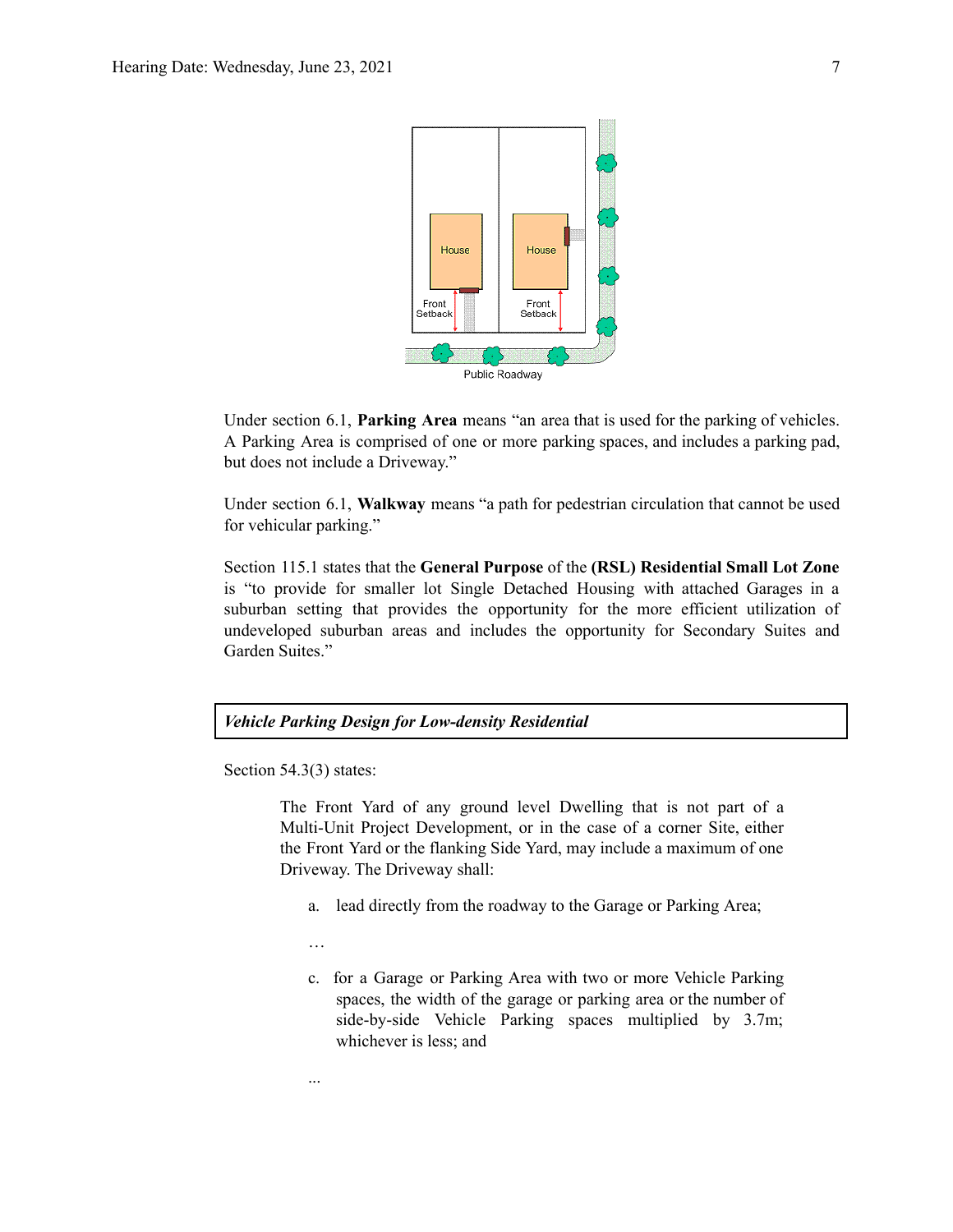## **Development Officer's Determination**

**The Driveway shall lead directly from the roadway to the Garage or Parking Area (Section 54.3.3.a).**

**Proposed: The proposed Driveway extension does not lead directly to the Garage.**

**The Driveway shall be the width of the garage or the number of side-by-side Vehicle Parking spaces multiplied by 3.7m; whichever is less. (Section 54.3.3.c) Proposed: 13.97m**

**Exceeds by: 2.87m.**

Notice to Applicant/Appellant

 $\mathcal{L}_\text{max} = \frac{1}{2} \sum_{i=1}^n \mathcal{L}_\text{max} = \frac{1}{2} \sum_{i=1}^n \mathcal{L}_\text{max} = \frac{1}{2} \sum_{i=1}^n \mathcal{L}_\text{max} = \frac{1}{2} \sum_{i=1}^n \mathcal{L}_\text{max} = \frac{1}{2} \sum_{i=1}^n \mathcal{L}_\text{max} = \frac{1}{2} \sum_{i=1}^n \mathcal{L}_\text{max} = \frac{1}{2} \sum_{i=1}^n \mathcal{L}_\text{max} = \frac{1}{2} \sum_{i=$ 

Provincial legislation requires that the Subdivision and Development Appeal Board issue its official decision in writing within fifteen days of the conclusion of the hearing.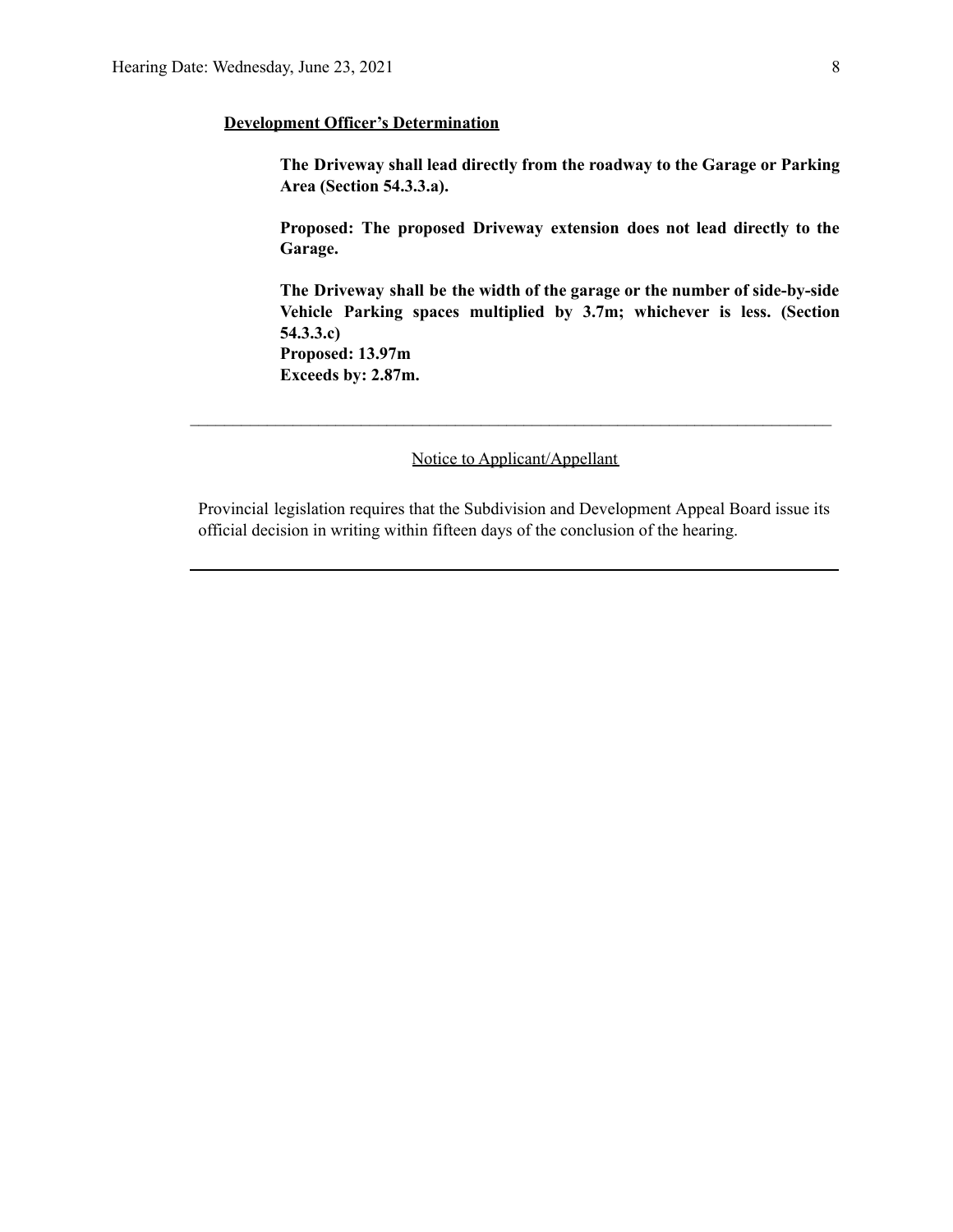| <b>Edmonton</b><br>This document is a Development Permit Decision for the development application described below.<br><b>Applicant</b>                                                                                                                                                                                                                                                                                                                                                                                                                                                                                                                                                                                                                                                                                                         |                                                     | <b>Application for</b>         | <b>Driveway Extension Permit</b><br>3650 - WESTCLIFF WAY SW | Project Number: 379875196-002<br>Application Date:<br>DEC 02, 2020<br>March 3, 2021 at 3:08 PM<br>Printed:<br>$1$ of $1$<br>Page:<br>Property Address(es) and Legal Description(s)<br>Plan 1224748 Blk 2 Lot 165 |  |  |
|------------------------------------------------------------------------------------------------------------------------------------------------------------------------------------------------------------------------------------------------------------------------------------------------------------------------------------------------------------------------------------------------------------------------------------------------------------------------------------------------------------------------------------------------------------------------------------------------------------------------------------------------------------------------------------------------------------------------------------------------------------------------------------------------------------------------------------------------|-----------------------------------------------------|--------------------------------|-------------------------------------------------------------|------------------------------------------------------------------------------------------------------------------------------------------------------------------------------------------------------------------|--|--|
| <b>Scope of Application</b><br>To construct exterior alterations (Driveway extension, irregular shape (3.6m x 8.0m)).                                                                                                                                                                                                                                                                                                                                                                                                                                                                                                                                                                                                                                                                                                                          |                                                     |                                |                                                             |                                                                                                                                                                                                                  |  |  |
| <b>Permit Details</b>                                                                                                                                                                                                                                                                                                                                                                                                                                                                                                                                                                                                                                                                                                                                                                                                                          |                                                     |                                |                                                             |                                                                                                                                                                                                                  |  |  |
| <b>Class Of Permit</b><br>Stat. Plan Overlay/Annes Area:                                                                                                                                                                                                                                                                                                                                                                                                                                                                                                                                                                                                                                                                                                                                                                                       |                                                     |                                | Site Area (1q. m.): \$44.95                                 |                                                                                                                                                                                                                  |  |  |
| <b>Development Application Decision</b><br>Refused<br>Issue Date: Mar 03, 2021 Development Authority: BERNUY, MICHELLE<br><b>Reason for Refusal</b><br>The Driveway shall lead directly from the roadway to the Garage or Parking Area (Section 54.3.3.a).<br>Proposed: The proposed Driveway extension does not lead directly to the Garage.<br>The Driveway shall be the width of the garage or the number of side-by-side Vehicle Parking spaces multiplied by 3.7m; whichever<br>is less. (Section $54.3.3.c$ )<br>Proposed: 13.97m<br>Exceeds by: 2.87m.<br><b>Rights of Appeal</b><br>The Applicant has the right of appeal within 21 days after the date on which the decision is made, as outlined in Section 683<br>through 689 of the Municipal Government Act.<br><b>Building Permit Decision</b><br>No decision has yet been made. |                                                     |                                |                                                             |                                                                                                                                                                                                                  |  |  |
| Fees<br><b>Development Application Fee</b><br><b>Total GST Amount:</b><br>Totals for Permit:                                                                                                                                                                                                                                                                                                                                                                                                                                                                                                                                                                                                                                                                                                                                                   | <b>Fee Amount</b><br>\$176.00<br>\$0.00<br>\$176.00 | <b>Amount Paid</b><br>\$176.00 | Receipt #<br>\$176.00 03215205386/0010                      | <b>Date Paid</b><br>Dec 02, 2020                                                                                                                                                                                 |  |  |
| <b>THIS IS NOT A PERMIT</b>                                                                                                                                                                                                                                                                                                                                                                                                                                                                                                                                                                                                                                                                                                                                                                                                                    |                                                     |                                |                                                             |                                                                                                                                                                                                                  |  |  |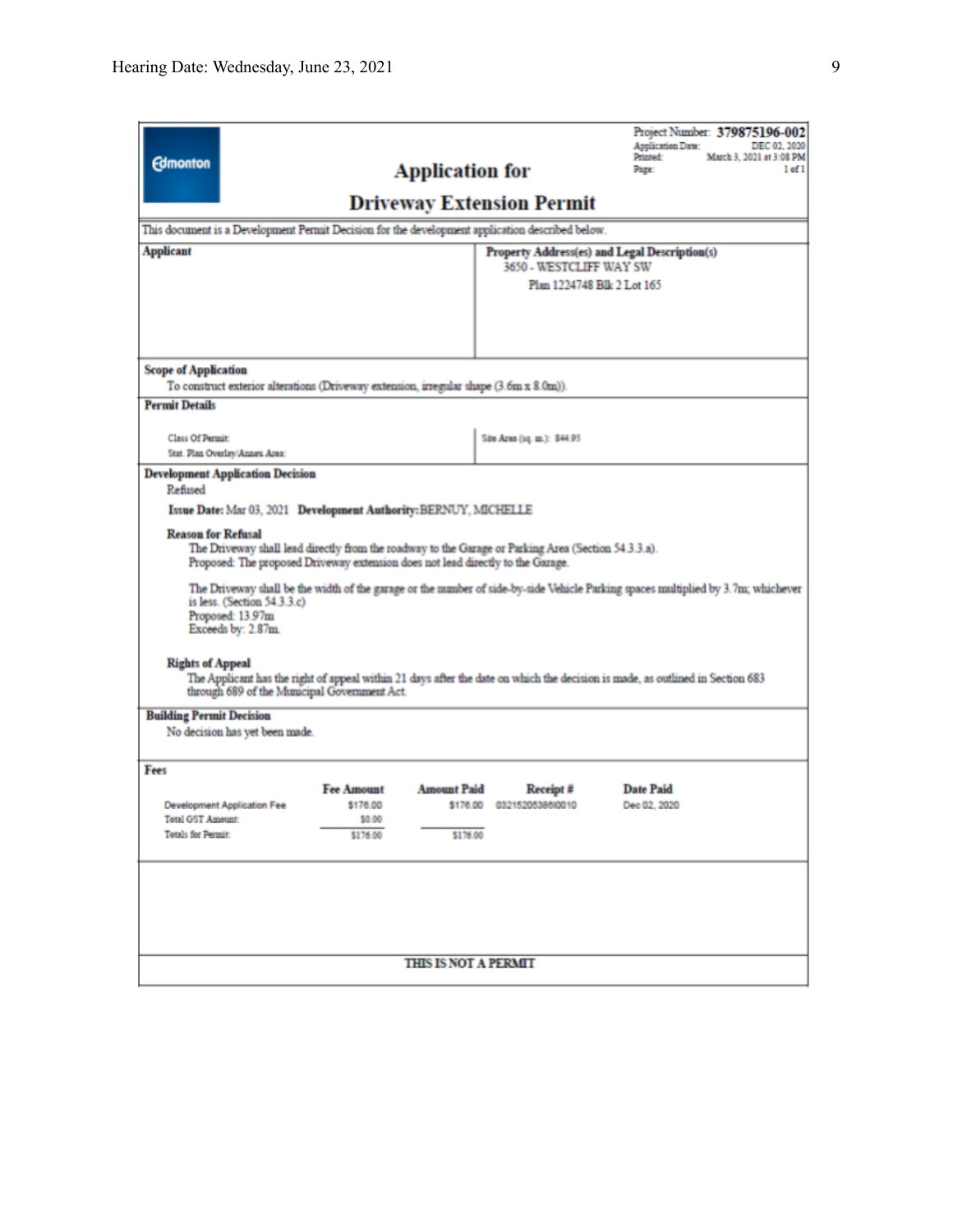

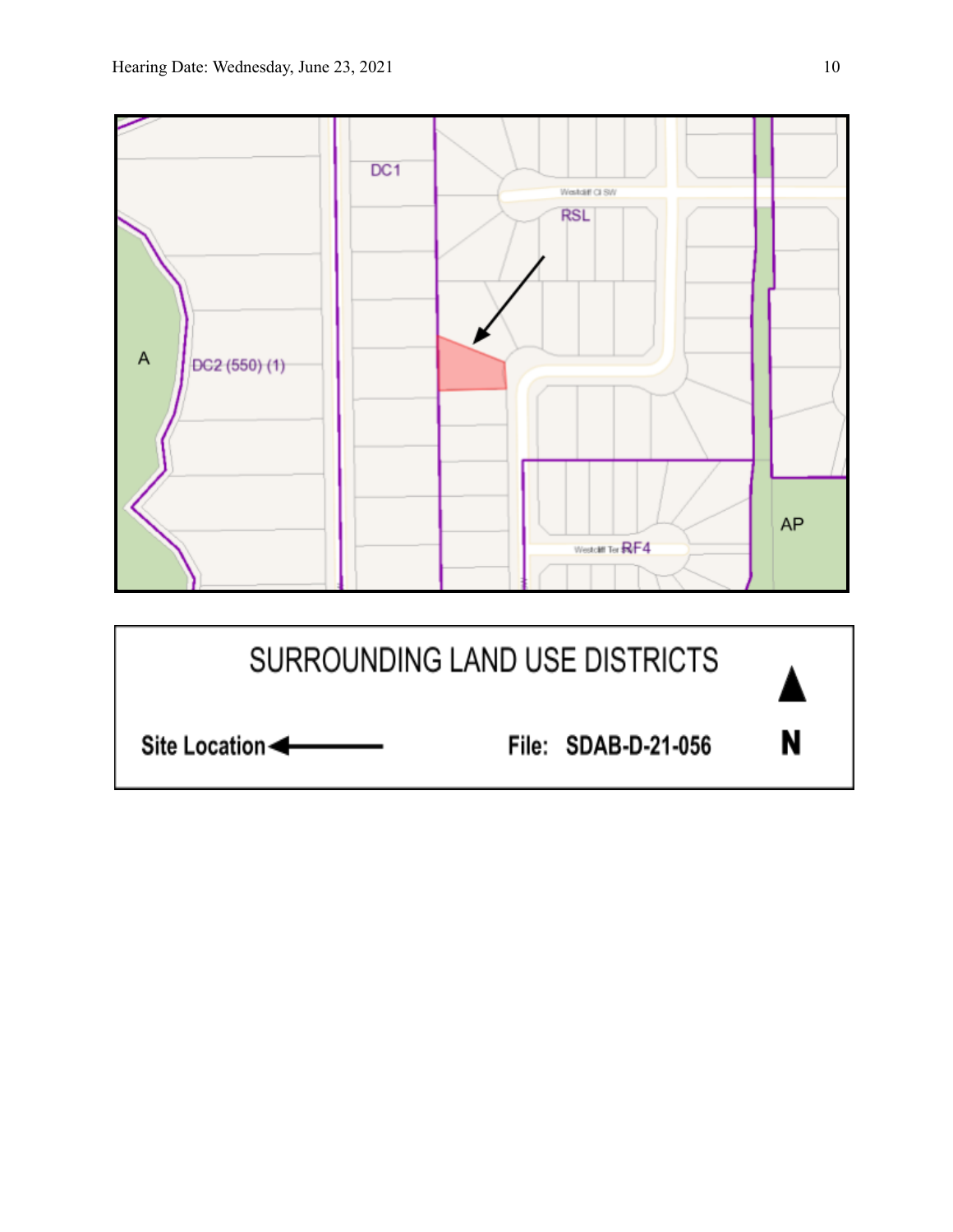|                                               | AN APPEAL FROM THE DECISION OF THE DEVELOPMENT OFFICER                                                                                                                                                 |
|-----------------------------------------------|--------------------------------------------------------------------------------------------------------------------------------------------------------------------------------------------------------|
| <b>APPELLANT:</b>                             |                                                                                                                                                                                                        |
| <b>APPLICATION NO.:</b>                       | 387823106-002                                                                                                                                                                                          |
| <b>APPLICATION TO:</b>                        | Construct a Single Detached House with front attached<br>Garage, Unenclosed Front Porch, rear uncovered deck<br>(3.66m x 3.05m) and Basement development (NOT to be<br>used as an additional Dwelling) |
| <b>DECISION OF THE</b>                        |                                                                                                                                                                                                        |
| DEVELOPMENT AUTHORITY:                        | Approved with conditions                                                                                                                                                                               |
| <b>DECISION DATE:</b>                         | May 10, 2021                                                                                                                                                                                           |
| <b>DATE OF APPEAL:</b>                        | May 25, 2021                                                                                                                                                                                           |
| <b>NOTIFICATION PERIOD:</b>                   | May 18, 2021 through June 8, 2021                                                                                                                                                                      |
| <b>RESPONDENT:</b>                            |                                                                                                                                                                                                        |
| MUNICIPAL DESCRIPTION<br>OF SUBJECT PROPERTY: | 2104 - 160 Street SW                                                                                                                                                                                   |
| <b>LEGAL DESCRIPTION:</b>                     | Plan 1723622 Blk 13 Lot 1                                                                                                                                                                              |
| ZONE:                                         | DC1 - Direct Development Control Provision (Charter<br><b>Bylaw 18769)</b>                                                                                                                             |
| <b>OVERLAY:</b>                               | N/A                                                                                                                                                                                                    |
| STATUTORY PLAN(S):                            | Glenridding Ravine Neighbourhood Structure Plan<br>Windermere Area Structure Plan                                                                                                                      |

## *Grounds for Appeal*

The Appellant provided the following reasons for appealing the decision of the Development Authority: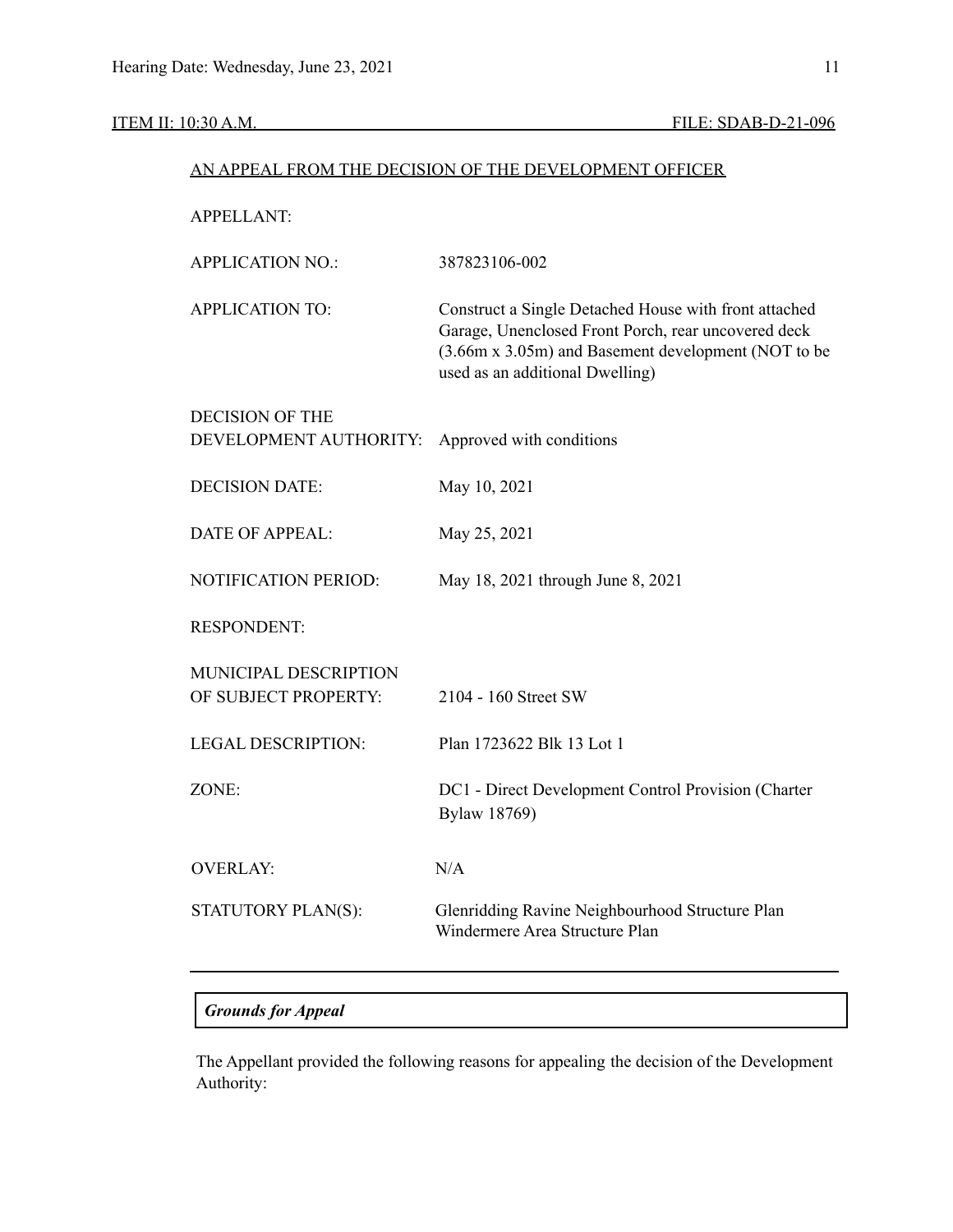The property is narrow and not enough room for another house to be built. Fence is closed in from the back making the property too narrow. Worried my house will devalue and will be very crowded

## *General Matters*

## **Appeal Information:**

The *Municipal Government Act*, RSA 2000, c M-26 states the following:

## **Grounds for Appeal**

**685(1)** If a development authority

- (a) fails or refuses to issue a development permit to a person,
- (b) issues a development permit subject to conditions, or
- (c) issues an order under section 645,

the person applying for the permit or affected by the order under section 645 may appeal to the subdivision and development appeal board.

**(2)** In addition to an applicant under subsection (1), any person affected by an order, decision or development permit made or issued by a development authority may appeal to the subdivision and development appeal board.

## **Appeals**

**686(1)** A development appeal to a subdivision and development appeal board is commenced by filing a notice of the appeal, containing reasons, with the board,

- (a) in the case of an appeal made by a person referred to in section 685(1)
	- (i) with respect to an application for a development permit,
		- (A) within 21 days after the date on which the written decision is given under section 642, or
		- (B) if no decision is made with respect to the application within the 40-day period, or within any extension of that period under section 684, within 21 days after the date the period or extension expires,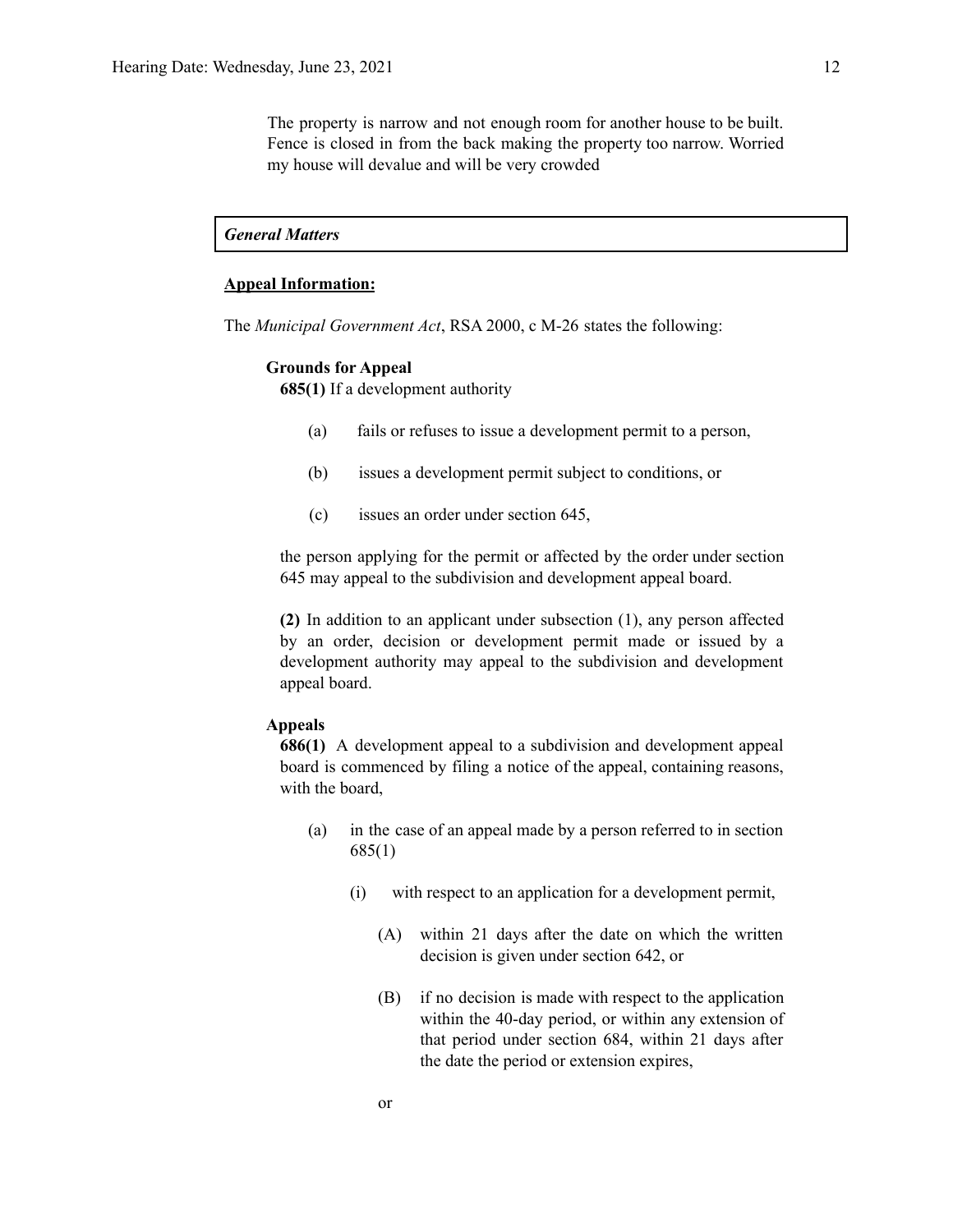- (ii) with respect to an order under section 645, within 21 days after the date on which the order is made, or
- (b) in the case of an appeal made by a person referred to in section 685(2), within 21 days after the date on which the notice of the issuance of the permit was given in accordance with the land use bylaw.

**685(4)** Despite subsections (1), (2) and (3), if a decision with respect to a development permit application in respect of a direct control district

- (a) …
- (b) is made by a development authority, the appeal is limited to whether the development authority followed the directions of council, and if the subdivision and development appeal board finds that the development authority did not follow the directions it may, in accordance with the directions, substitute its decision for the development authority's decision.

## **General Provisions from the** *DC1 - Direct Development Control Provision (Charter Bylaw 18769) ("DC1"):*

Under section 3(f), **Single Detached Housing** is a **Listed Use** in the **DC1**.

Section 1 states that the **General Purpose** of the **DC1** is:

to provide for Single Detached Housing with attached Garages in a suburban setting that provides smaller Lot sizes with reduced Site Widths, allowing for more efficient utilization of land through increased Density.

## **General Provisions from the** *Edmonton Zoning Bylaw:*

Under section 7.2(8), **Single Detached Housing** means:

development consisting of a building containing one principal Dwelling which is separate from any other principal Dwelling or building. This Use includes Mobile Homes which conform to Section 78 of this Bylaw.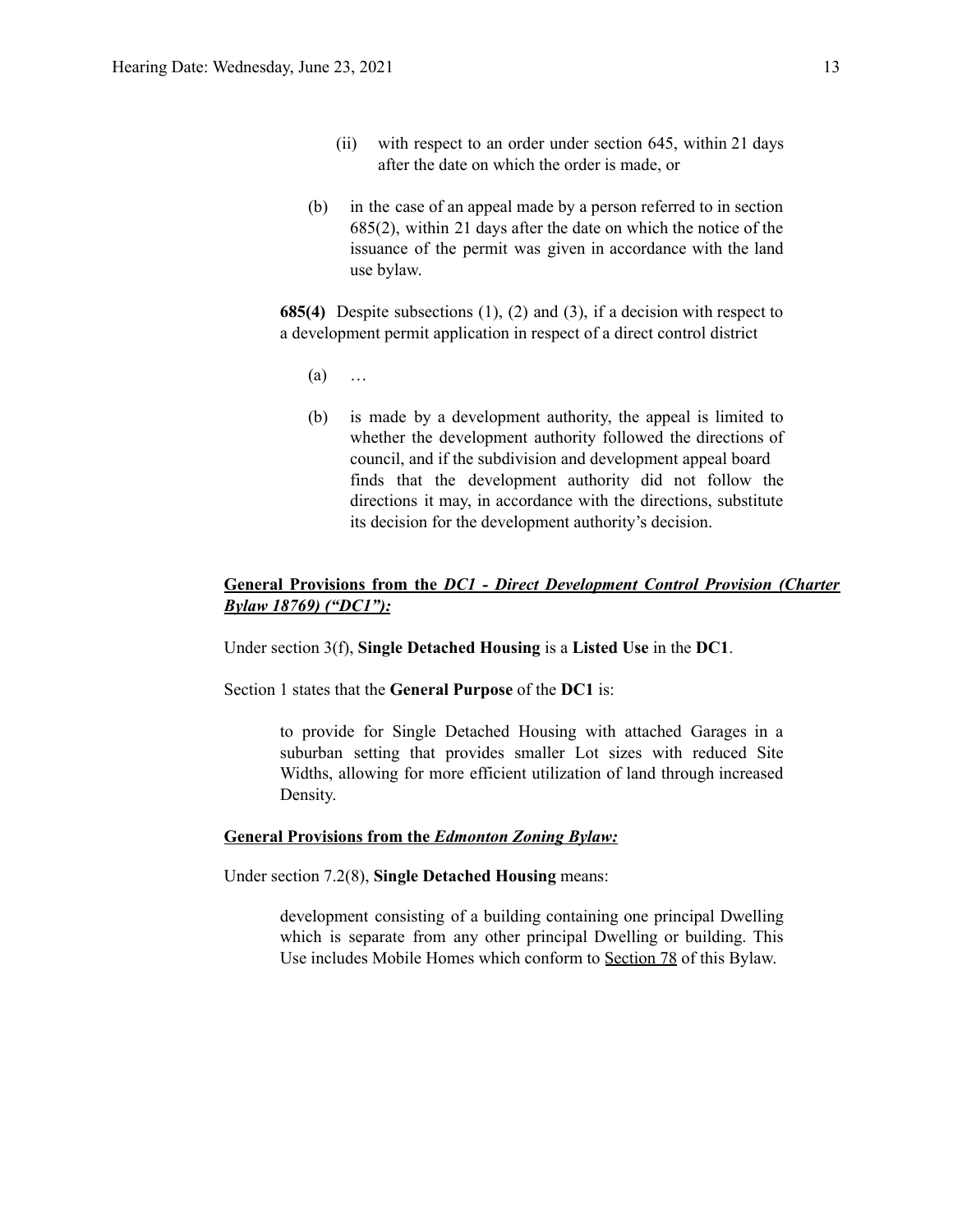## *Double Fronting Site*

Schedule 43.3 states:

Double Fronting Sites shall have two Front Yards. The Development Officer may exercise their variance powers under Sections 11.3 and 11.4 to allow only one Front Yard on a Double Fronting Site, but may allow fewer than one Front Yard.

Under section 6.1, **Double Fronting Site** means "a Site which abuts two public roadways, not including Lanes as defined in the Highway Traffic Act, which are parallel or nearly parallel in the vicinity of the Site."

## **Development Officer's Determination**

**You are receiving this notice because a Development Permit has been issued on a Direct Control Zone, pursuant to Section 12.4 and 20.3 of the Edmonton Zoning Bylaw.**

**Front Property Line - The property line abutting 160 Street SW is deemed to be the front property line (Section 43.3).**

[unedited]

Notice to Applicant/Appellant

 $\mathcal{L}_\text{max} = \frac{1}{2} \sum_{i=1}^n \mathcal{L}_\text{max} = \frac{1}{2} \sum_{i=1}^n \mathcal{L}_\text{max} = \frac{1}{2} \sum_{i=1}^n \mathcal{L}_\text{max} = \frac{1}{2} \sum_{i=1}^n \mathcal{L}_\text{max} = \frac{1}{2} \sum_{i=1}^n \mathcal{L}_\text{max} = \frac{1}{2} \sum_{i=1}^n \mathcal{L}_\text{max} = \frac{1}{2} \sum_{i=1}^n \mathcal{L}_\text{max} = \frac{1}{2} \sum_{i=$ 

Provincial legislation requires that the Subdivision and Development Appeal Board issue its official decision in writing within fifteen days of the conclusion of the hearing.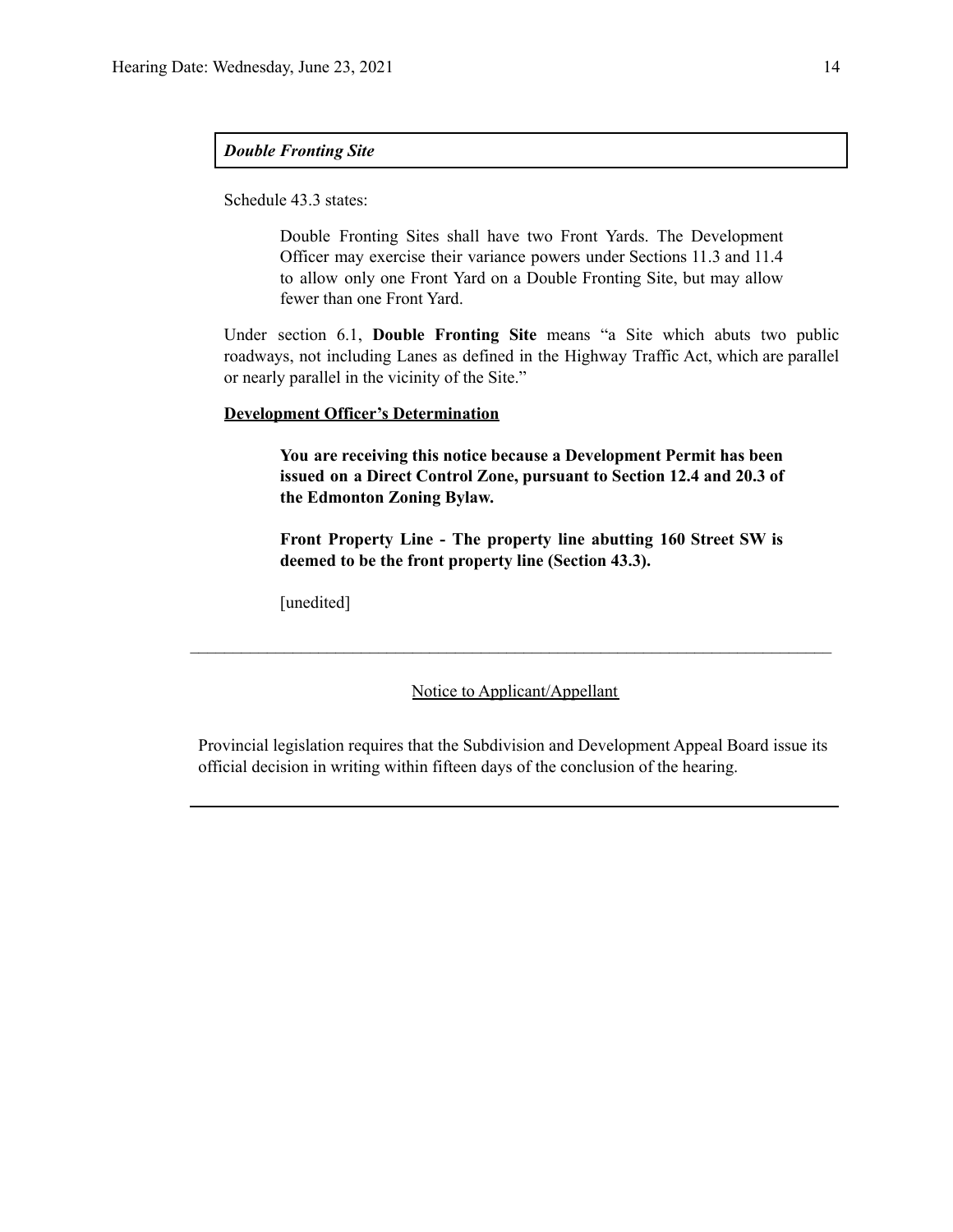| <b>Edmonton</b>                                                                                                                                                                                               | Project Number: 387823106-002<br><b>Application Date:</b><br>FEB 28, 2021<br>Printed:<br>May 26, 2021 at 7:40 AM<br>Page:<br>1 of 3                                       |
|---------------------------------------------------------------------------------------------------------------------------------------------------------------------------------------------------------------|---------------------------------------------------------------------------------------------------------------------------------------------------------------------------|
|                                                                                                                                                                                                               | <b>Minor Development Permit</b>                                                                                                                                           |
| the limitations and conditions of this permit, of the Edmonton Zoning Bylaw 12800 as amended.                                                                                                                 | This document is a record of a Development Permit application, and a record of the decision for the undertaking described below, subject to                               |
| <b>Applicant</b>                                                                                                                                                                                              | Property Address(es) and Legal Description(s)<br>2104 - 160 STREET SW<br>Plan 1723622 Blk 13 Lot 1                                                                        |
|                                                                                                                                                                                                               |                                                                                                                                                                           |
| <b>Scope of Permit</b><br>Basement development (NOT to be used as an additional Dwelling).                                                                                                                    | To construct a Single Detached House with front attached Garage, Unenclosed Front Porch, rear uncovered deck (3.66m x 3.05m) and                                          |
| <b>Permit Details</b>                                                                                                                                                                                         |                                                                                                                                                                           |
| # of Dwelling Units Add/Remove: 1<br># of Secondary Suite Dwelling Units To Construct:<br>Client File Reference Number:<br>Minor Dev. Application Fee: Single Detached House<br>Secondary Suite Included ?: N | # of Primary Dwelling Units To Construct: 1<br>Class of Permit: Class B<br>Lot Grading Needed?:<br>New Sewer Service Required: Y<br>Stat. Plan Overlay/Annex Area: (none) |
| <b>Development Permit Decision</b><br>Approved<br>Issue Date: May 10, 2021 Development Authority: TESSERA, HERAN                                                                                              |                                                                                                                                                                           |
|                                                                                                                                                                                                               |                                                                                                                                                                           |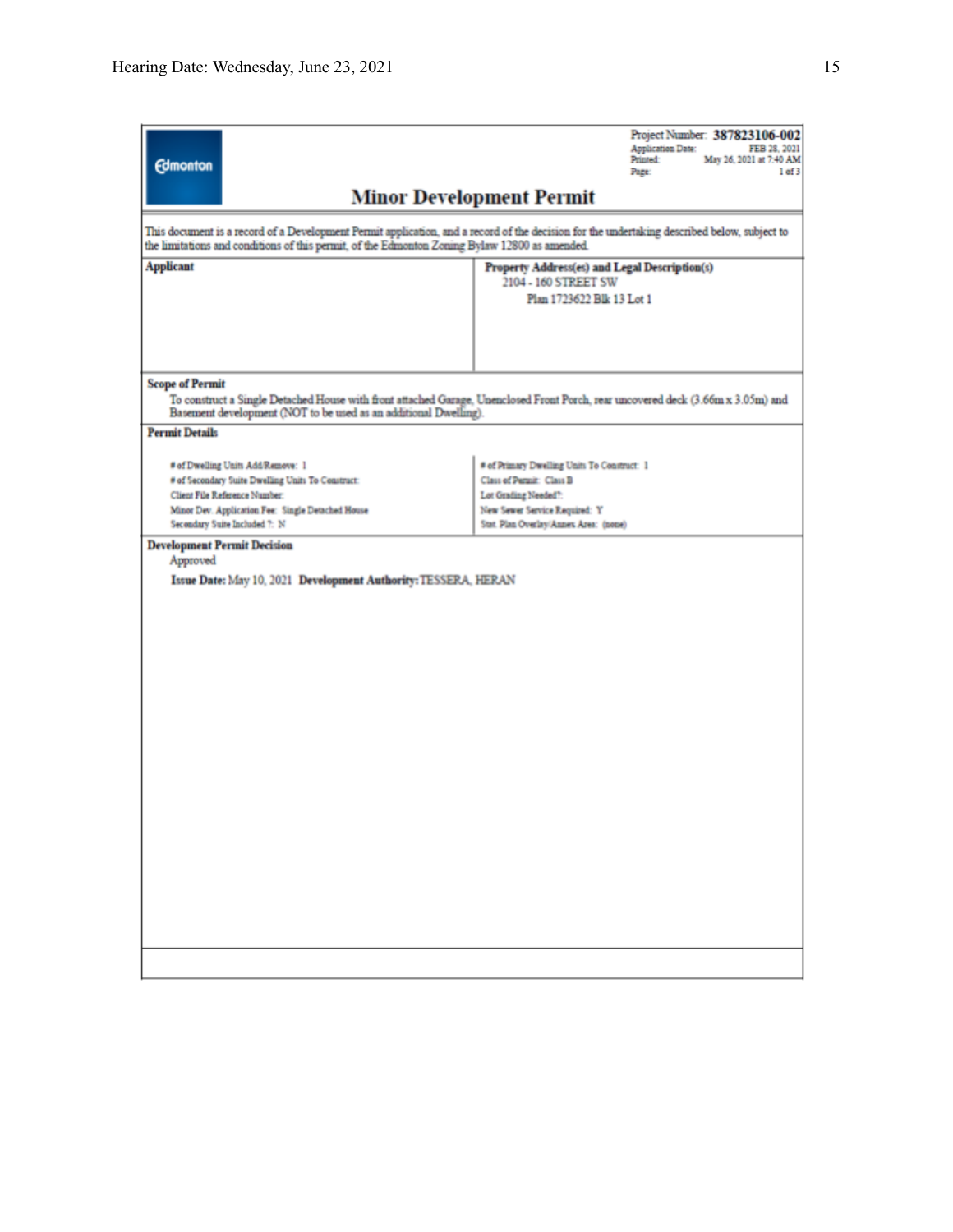Project Number: 387823106-002 FEB 28, 2021 **Application Date:** May 26, 2021 at 7:41 AM Printed: **Edmonton** Page:  $2$  of  $3$ **Minor Development Permit Subject to the Following Conditions** This Development Permit is NOT valid until the Notification Period expires in accordance to Section 21. (Reference Section 17.1) This Development Permit authorizes the development of a development of a Single Detached House with front attached Garage, Unenclosed Front Porch, rear uncovered deck (1.52m x 2.74m) and Basement development (NOT to be used as an additional Dwelling). The development shall be constructed in accordance with the stamped and approved drawings. Any future deck enclosure or cover requires a separate development and building permit approval. Landscaping shall comply with Section 55 of the Edmonton Zoning Bylaw 12800. The left wall shall be a blank wall and a maintenance and encroachment easement to be caveated against the title of Lot 2, Block 13, Plan 172 3622, before issuance of a building permit. (Section DC1.18769.4.b.x.B.) No roof leader discharge shall be directed to the maintenance easement. (Section DC1.18769.4.b.x.D.) **ADMISEMENTS:** The proposed Basement development(s) shall NOT be used as an additional Dwelling. An additional Dwelling shall require a new Development Permit application. Dwelling means a self contained unit comprised of one or more rooms accommodating sitting, sleeping, sanitary facilities, and a principal kitchen for food preparation, cooking, and serving. A Dwelling is suitable for permanent residence for a single Household (Section 6.1). Household means: (i) one or more persons related by blood, adoption, foster care, marriage relationship; or (ii) a maximum of three unrelated persons; all living together as a single social and economic housekeeping group and using cooking facilities shared in common. For the purposes of this definition, two people living together in an adult interdependence relationship shall be deemed to be in a marriage relationship and each of the relatives of the parties to an adult interdependence relationship shall be considered to be related to the partners and to the other relatives thereof. One domestic worker or one boarder may be deemed the equivalent of a blood relative (Section 6.1). This development permit shall be revoked if the conditions of this permit are not met. Due to the roll face curb construction at this property, there are no requirements for a separate curb crossing permit under Section 1210 and 1211 of Traffic Bylaw No. 5590. Approval is given for the access under this Development Permit. Lot grades must match the Edmonton Drainage Bylaw 18093 and/or comply with the Engineered approved lot grading plans for the area. Contact Lot Grading at 780-496-5576 or lot.grading@edmonton.ca for lot grading inspection inquiries. The driveway access must maintain a minimum clearance of 1.5m from the service pedestal and all other surface utilities. Unless otherwise stated, all above references to "section numbers" refer to the authority under the Edmonton Zoning Bylaw 12800. An approved Development Permit means that the proposed development has been reviewed against the provisions of this bylaw. It does not remove obligations to conform with other legislation, bylaws or land title instruments including, but not limited to, the Municipal Government Act, the Safety Codes Act or any caveats, restrictive covenants or easements that might be attached to the Site. (Reference Section 5.2)

A Building Permit is required for any construction or change in use of a building. Please contact the 311 Call Centre for further information.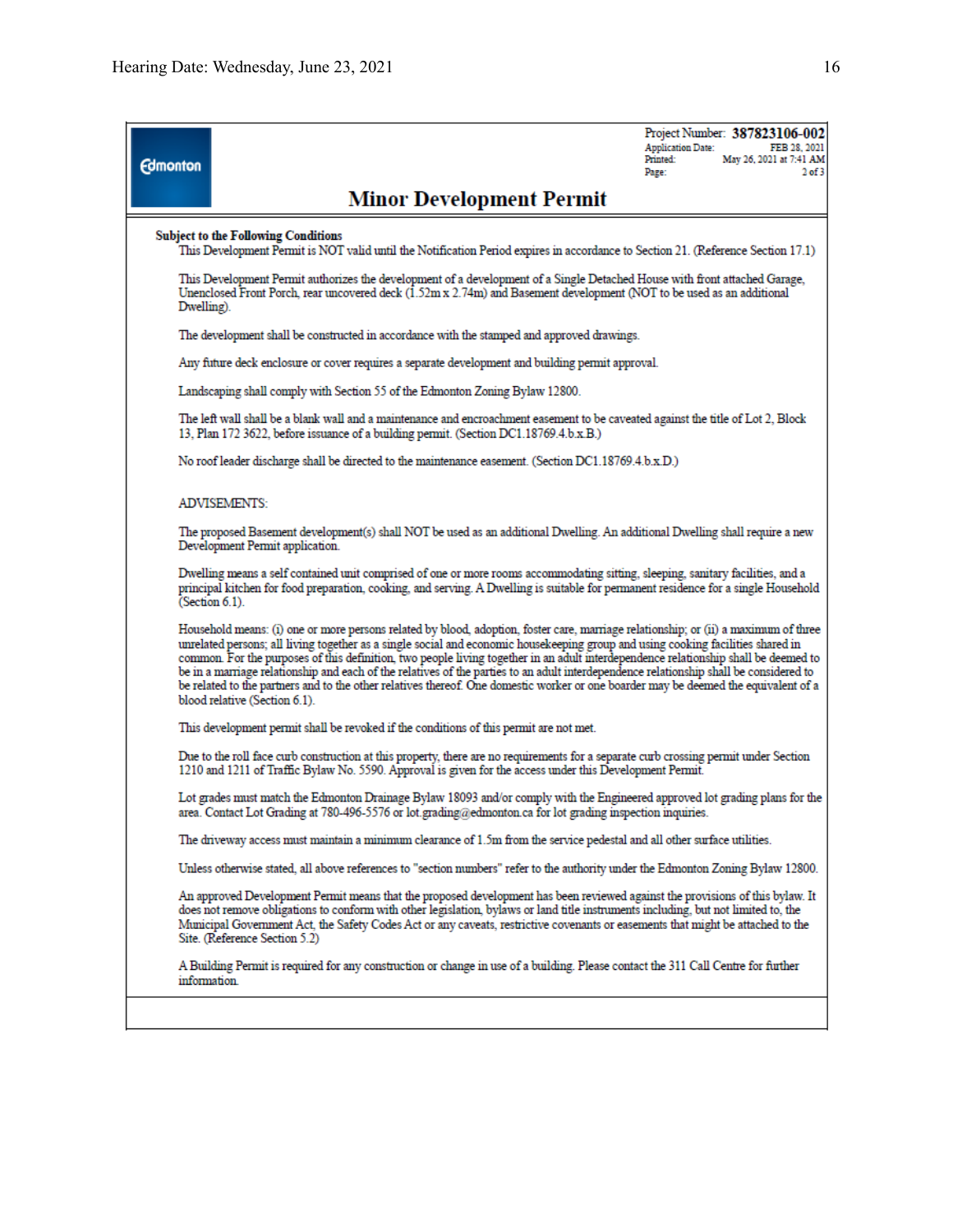Project Number: 387823106-002 Application Date: FEB 28, 2021<br>Printed: May 26, 2021 at 7:41 AM Page:  $3$  of  $3$ 

## **Minor Development Permit**

#### **Variances**

**Edmonton** 

You are receiving this notice because a Development Permit has been issued on a Direct Control Zone, pursuant to Section 12.4 and 20.3 of the Edmonton Zoning Bylaw.

Front Property Line - The property line abutting 160 Street SW is deemed to be the front property line (Section 43.3).

### **Rights of Appeal**

This approval is subject to the right of appeal to the Subdivision and Development Appeal Board (SDAB) as outlined in Chapter M-26, Section 683 through 689 of the Municipal Government Act.

Notice Period Begins: May 18, 2021 Ends: Jun 08, 2021

## Fees

|                           | <b>Fee Amount</b> | <b>Amount Paid</b> | Receipt#         | <b>Date Paid</b> |  |
|---------------------------|-------------------|--------------------|------------------|------------------|--|
| Sanitary Sewer Trunk Fund | \$1,746.00        | \$1,746.00         | 0729590456310010 | Mar 16, 2021     |  |
| Dev. Application Fee      | \$502.00          | \$502.00           | 0729590456310010 | Mar 16, 2021     |  |
| Lot Grading Fee           | \$148.00          | \$148.00           | 0729590456310010 | Mar 16, 2021     |  |
| <b>Total GST Amount:</b>  | \$0.00            |                    |                  |                  |  |
| <b>Totals for Permit:</b> | \$2,396.00        | \$2,396.00         |                  |                  |  |